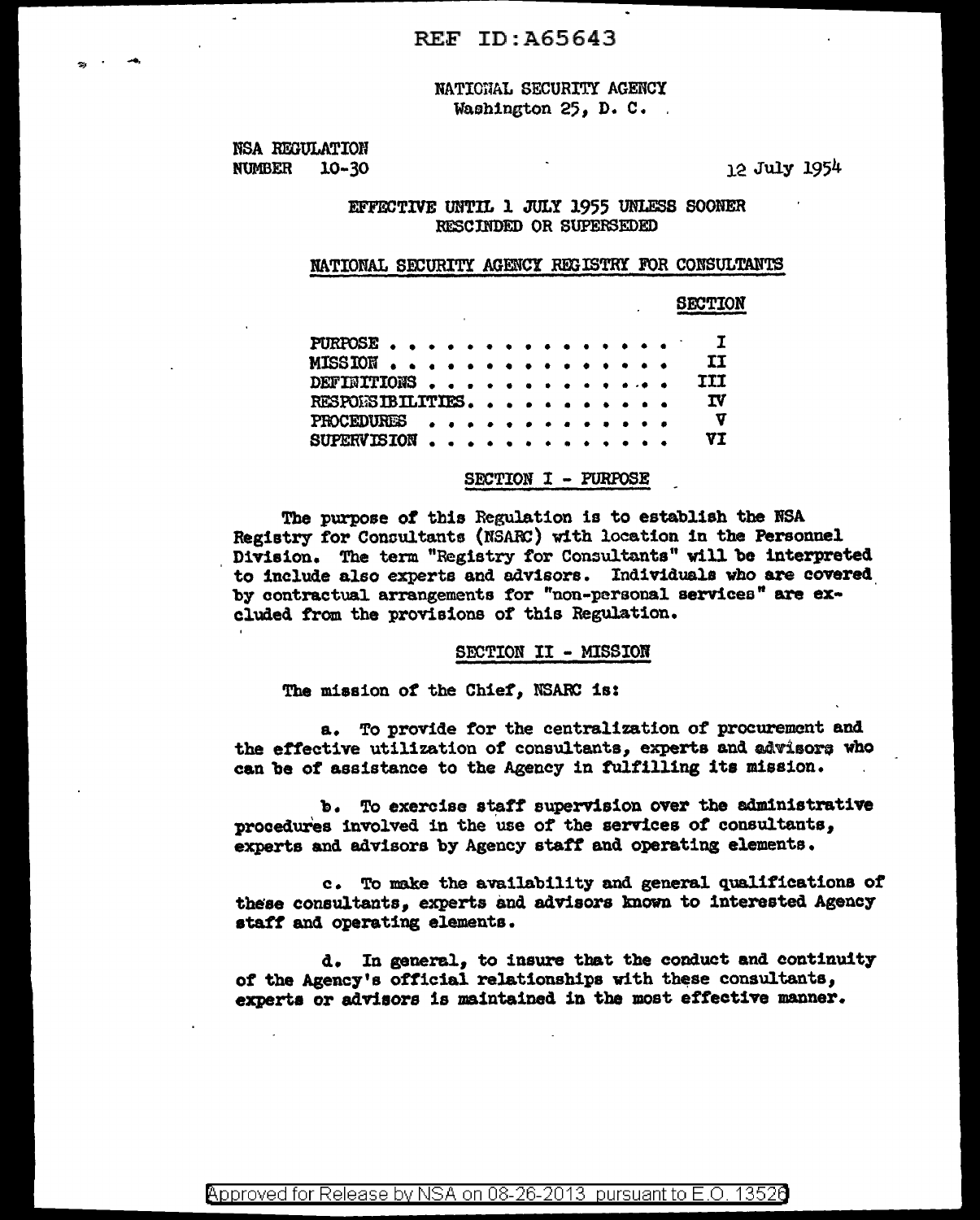# REF ID:A65643

NSA REGULATION  $\overline{N}$ O. 10-30 12 July 1954

- ...

## SECTION III - DEFINITIONS

l. Consultant. One who serves in an advisory capacity to the Agency as distinguished from one who serves as an officer or employee in the performance of operational or administrative duties. He expresses his views or gives his opinions regarding problems or questions presented to him by the Agency; but he does not perform, or supervise the performance of, operational or administrative functions. Ordinarily, he will be an expert in the particular field in which he advises. However, he need not be a specialist, his "expertness" may consist in his possession of broad administrative, professional or technical experience of a high order which indicates that his ability and knowledge will render his'advice of distinct value to the Agency. The services *ot* a consultant are such that they cannot be performed by a . regular employee or obtained on any other basis.

2. \_Expert. An employee who performs regular services of a highly technical or administrative nature essential to the accomplishment of certain specialized functions. An expert normally will perform duties such as developing and putting into effect solutions of operating problems *ot* a highly technical nature, supervising the execution of highly technical functions. conducting responsible activities which are an integral part of operating procedures, and making operational decisions as a specialist in a highly technical field of knowledge. Though his service normally is intermittent, an expert may have continuing operational respons1bil1 ties during each period of actual duty, since his primary function is to carry out specialized operations for which training and experience qualify him. The services of an expert are such that they cannot be performed by a regular employee or obtained on any other basis.

3. Advisor. For purposes of this Regulation, a consultant or expert who does not Jiave the status *ot* an· employee.

4. Procurement.

a. Appointment (Personal Services). Personal services of consultants and experts may be obtained by appointment on a Standard Form 50 (Notification *ot* Personnel Action), by the Personnel Division under Section 7 of NSA CPM Chapter A2. Such services are chargeable to the personnel ceiling. -

b. Contract for Personal Services. Personal services of a highly skilled person or persons may also be obtained by "contract for Personal Services", negotiated by the Chief, NSA Procurement Office (SIGPO) under the Armed Services Procurement Regulations

(2)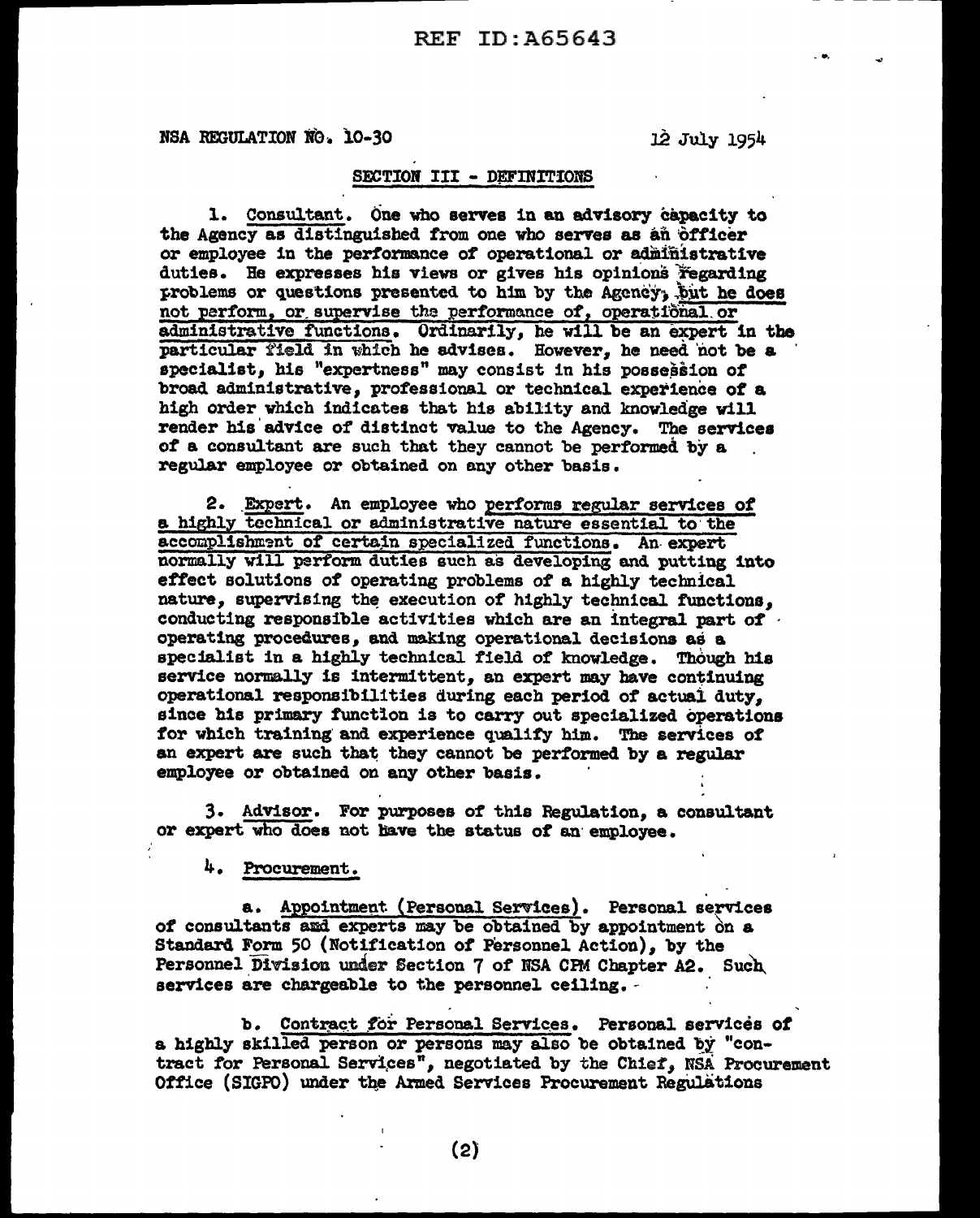#### NSA REGULATION NO. 10-30 12 July 1954

and the Army Procurement Procedures. However, a confirmatory SF 50 must be issued by the Personnel Division for distribution to the Civil Service Commission. Such services are chargeable to the personnel ceiling.

c. Contract for Non-personal Serviceo. The services of an individual, corporation or firm may be obtained on a lumpsum or fee basis by a "Contract for Non-Personal Services" negotiated by SIGPO. This, however, involves the furnishing of an end product such as a finished report or the services or an educational institution (a university, college, business  $a$ chool, or public or private vocational school), laboratory, or industrial organlzation for the training and instruction of civilian or military employees. These "non-personal" services are not chargeable to the personnel ceiling, and are not within the scope of this Regulation.

d. Invitational Travel Orders. Orders requested of the NSA Adjutant General for persons not having an employment status with the Federal Government, whose consultative, advisory or other highly specialized technical services are required in a capacity which is directly related to or in connection with activities of the Agency. Since these persons are not employees, their services are not chargeable to the personnel ceiling.

e. Conflicts of Interest. Situations where the personal interests of an. individual serving the Government may, because *ot*  the individual's non-Governmental activities or connections, be inconsistent with the interests of the Government in relation to a matter dealt with by the individual in his Governmental capacity. Employment of such individuals is prohibited by statute.

### SECTION **IV** - RESPONSIBILITIES

1. Chiefs of Staff Divisions and Offices are responsible for:

a. Advising NSARC of all preliminary plans and contacts for the prospective procurement or utilization of the services *ot*  consultants, experts and advisors, and submitting copies *ot* any pertinent personal or unofficial correspondence to NSARC.

b. Submitting a request to NSARC as early as practicable prior to the date the service is required. The request will be submitted on a Standard Form 52 (Request for Personnel Action), and will be signed by the Chief or the Staff Division or Office concerned, and will contain in addition to the information required on the Standard Form 52, the following information listed under  $"Remarks"$  (Item  $12A)$ :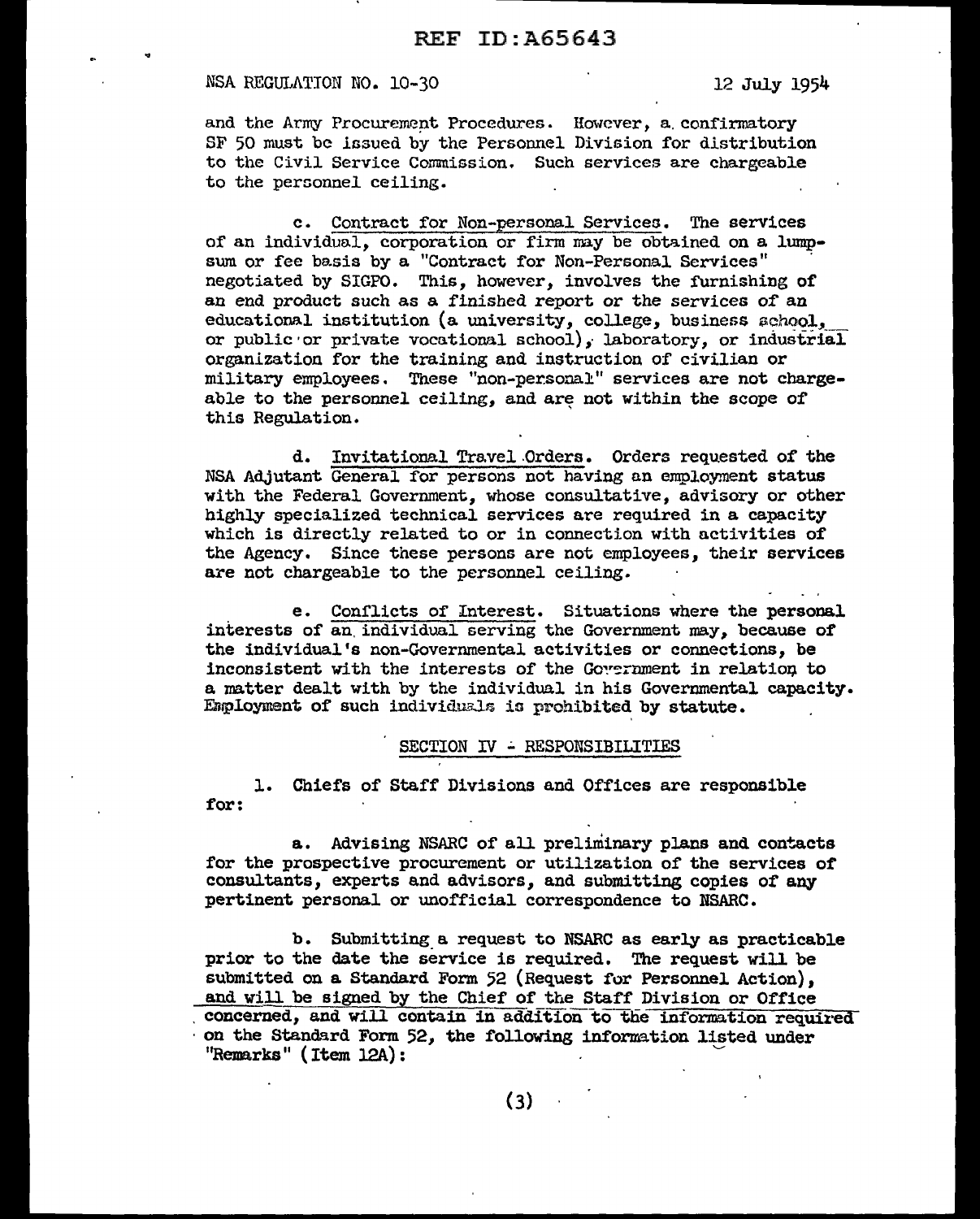# REF ID:A65643

# NSA REGULATION NO. 10-30 let 12 July 1954

 $\epsilon$  .

 $\mathbf{A}$ 

- $(1)$  Mission to be accomplished (brief  $w$  a lassified) summary of work project, and specific duties to be performed by the individual( $s$ )).
- $(2)$  Whether or not the individual(s) con $\tilde{c}$ erned is (are) personally known to personnel of the requesting staff 'Or operating element.
- (3) Whether or not the individual(s) concerned baa (have) been contacted unofficially or personally by any member of the using Agency staff or operating element. regarding the proposed employment.

c. Reserving personnel spaces to support the utilization of the services of consultants, experts or advisors for the periods required.

d. Providing NSARC with program and budget requirements necessary to support salary and travel expenses of consultants, experts and advisors.

e. Maintaining, certifying and submitting to NSARC the time and attendance reports of consultants, experts and advisors on duty with his staff or operating element at the end of each two-week pay period. or sooner if requested.

f. Notifying *NSARC* immediately when the services of a consultant, expert or advisor are completed. A Standard Form 52 will be used and will contain the following under "Remarks" (Item 12a):

- (l) Brief statement of the nature or the· problem on which the consultant, expert or advisor was engaged.
- (2) Brief swnmary of extent to which the individual was able to assist in the solution of the problem.
- $(3)$  Statement as to the extent of the applicability of the individual's specific qualifications to that type of problem.

2. The Chief, NSARC, is responsible for:

a. Conducting all official correspondence with consultants, experts and advisors.

b. Reviewing procurement requests and verifying availability of personnel spaces and funds for salary, travel expenses, and per diem in lieu of subsistence.

(4)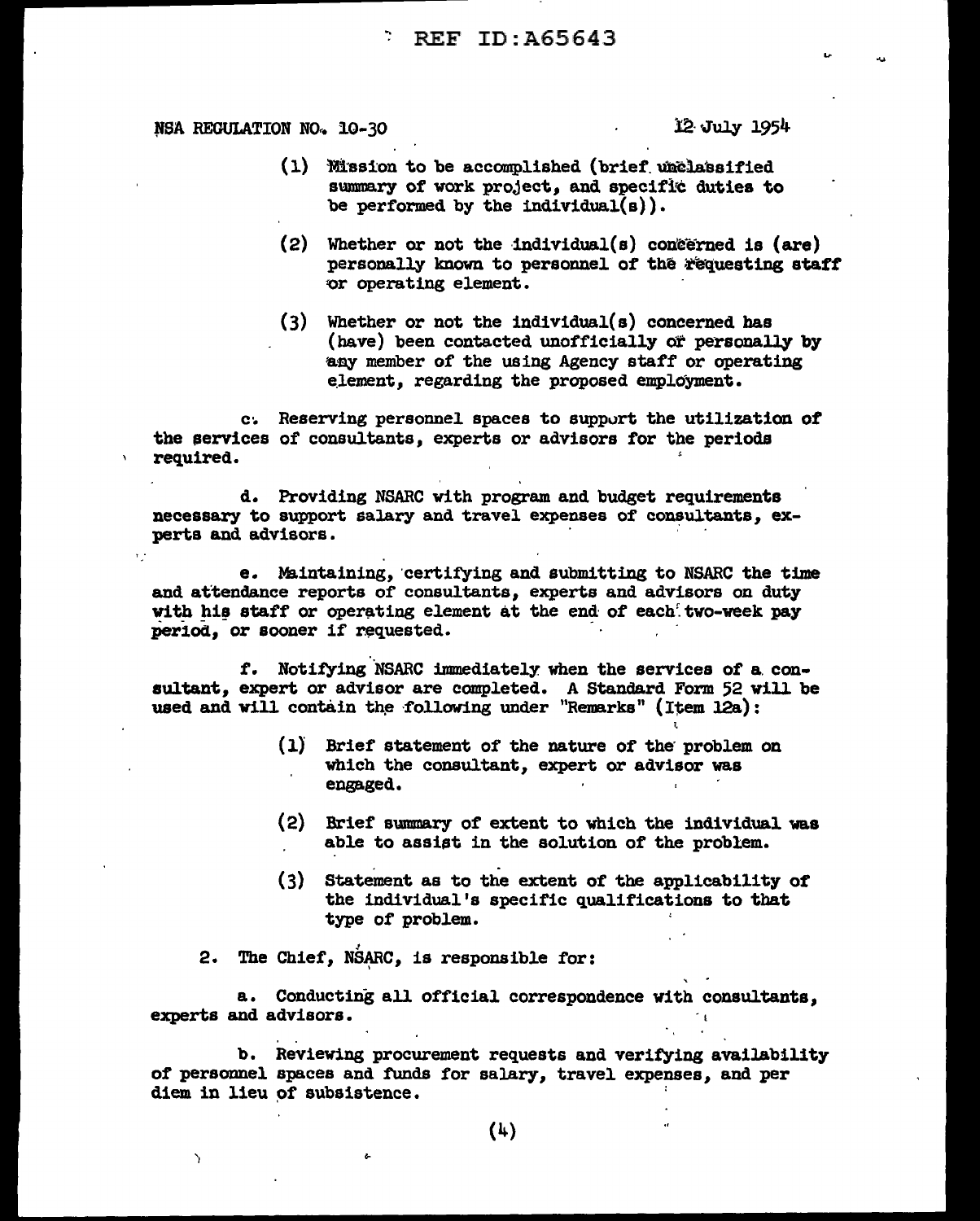NSA REGULATION NO. 10-30 12 July 1954

. <del>. . . . . . . . . . . . . . . .</del> . .

"'!'·

c. Determining the extent of "conflict of interest", if any, with the assistance of the General Counsel when necessary.

d. Initiating requests for security clearance or verification of existing clearance.

e. Arranging, when required, for appointment by issuance of an SF 50 by the Personne1 Division, or for procurement by Personnel Service Contract through SIGPO.

f. Requesting necessary action by- the NSA Adjutant General to effect issuance of appropriate travel orders and authorization for per diem in lieu of subsistence.

g. Reviewing and certifying travel. vouchers submitted by consultants, and submitting them promptly for payment.

h. Reviewing time and attendance reports of consultants, experts and advisors, making necessary extracts, and submitting the reports promptly to the Comptroller for pay purposes.

1. Submitting a summary time and attendance report for consultants, experts and advisors.

J. Initiating requests for termination or extension of appointment or contract for personal services when required.

k. Preparing and submitting reports of utilization of services of consultants, experts and advisors, when required.

l. Arranging for the maintenance of an official personnel folder tor each consultant, expert or advisor, and such other records as are necessary.

#### SECTION V - PROCEDURES

Supplemental implementing procedures of this Regulation are contained in Section 7 of NSA CPM Chapter A2. ·